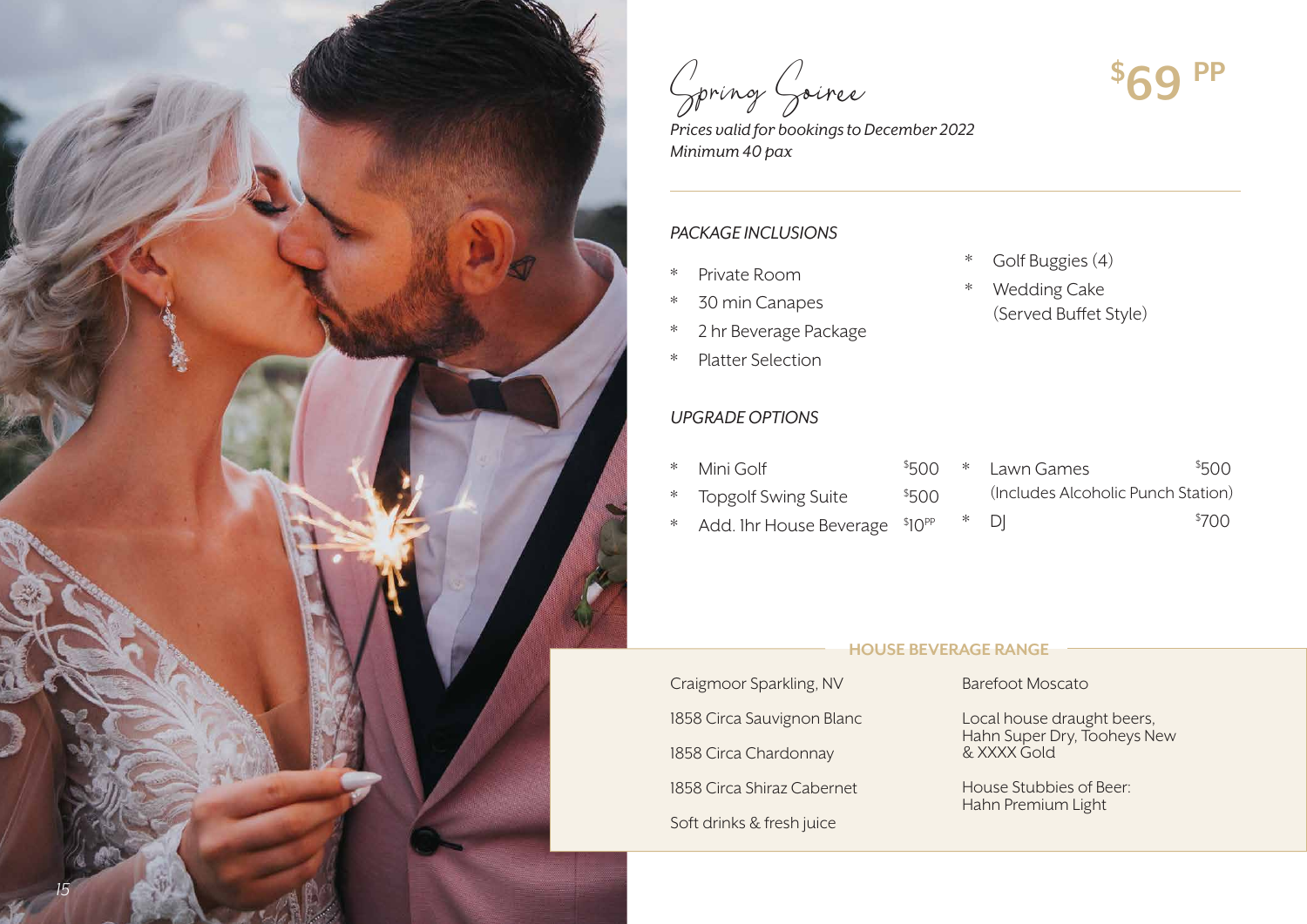

Emerald Package **\$**

**109 PP**

*Prices valid for bookings to December 2022 Minimum 60 pax* 

#### *PACKAGE INCLUSIONS*

- \* Private Room Hire
- \* 30 min Canapes
- \* 2 Course A La Carte / Buffet

#### *UPGRADE OPTIONS*

- \* Upgrade Entrée Selection 7 .50PP
- \* Upgrade Main Selection \$  $$10^{PP}$
- Upgraded Entrée & Main  $515^{PP}$
- $*$  Extend beverage package  $$10^{PP}$ Additional 1hr service
- $*$  5.5<sup>hr</sup> DJ package
- 4 hr Beverage Package
- Wedding Cake (Served Plated)
- \* Guarantee room access for entire day -
	- \$ 1000 exclusive room hire
- $^*$  Premium beverage package $^{\$}$ 15 $^{\rm PP}$
- Wishing Well  $$30$

#### **UPGRADE TO PREMIUM BEVERAGE RANGE**

 $$700$ 

Aurelia Prosecco

Pikorua Sauvignon Blanc

Robert Oatley Signature Chardonnay<sup>1</sup>

Ara Single Estate Pinot Noir

Villain and Vixen Shiraz Rymill Cabernet Sauvignon Heineken Draught Heineken 3 Stubbies James Squire Apple Cider bottles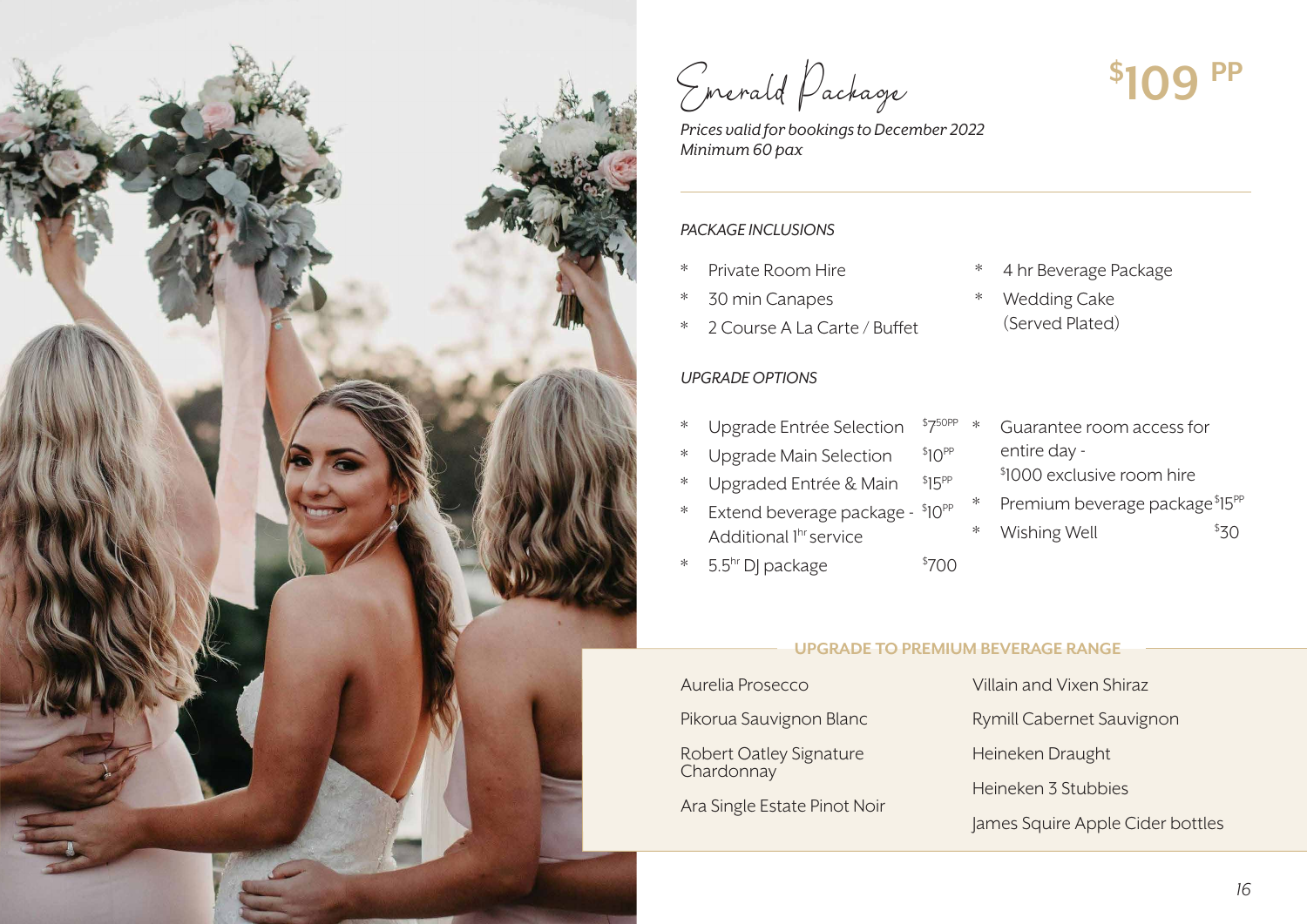

Cocktail Package **\$**

*Prices valid for bookings to December 2022 Minimum 60 pax*

#### *PACKAGE INCLUSIONS*

- \* Private Room Hire
- \* Grazing Station
- \* Canape/Platter/Pizza
- \* Wedding Cake (Served Plated / Buffet)
- \* 4 hr Beverage Package

## *UPGRADE OPTIONS*

- \* Additional 1 Hr House Range  $$10^{pp}$
- \* Premium beverage 1 Hr \$  $$15^{PP}$ package upgrade
- \* Additional golf cart \$
- $*$  5.5 hr DJ
- \$500 Spirit Tab
- \* Wedding Carts (6 Maximum)
- \* Tea & Coffee Station (20 Cups)

| $\ast$ | Lawn games                         | \$500 |
|--------|------------------------------------|-------|
|        | (Includes Alcoholic Punch Station) |       |
| $\ast$ | Mini Golf                          | \$500 |
| $\ast$ | <b>Topgolf Swing Suite</b>         | \$500 |

#### **HOUSE BEVERAGE RANGE**

 $$35^{PP}$ 

Craigmoor Sparkling, NV 1858 Circa Sauvignon Blanc 1858 Circa Chardonnay 1858 Circa Shiraz Cabernet Soft drinks & fresh juice

#### Barefoot Moscato

Local house draught beers, Hahn Super Dry, Tooheys New & XXXX Gold

House Stubbies of Beer: Hahn Premium Light

**129 PP**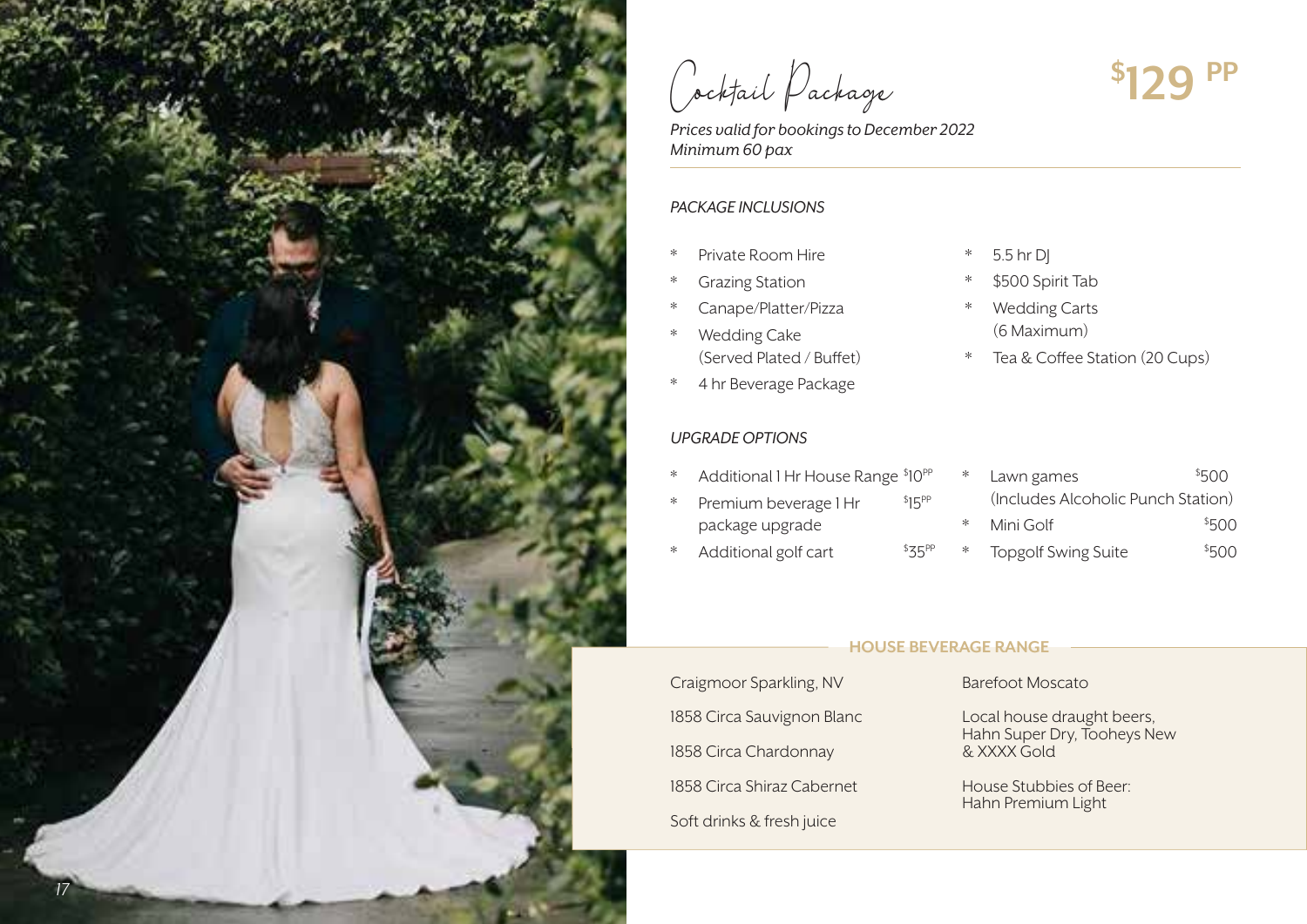

Diamond Package **\$**

**189 PP**

*Prices valid for bookings to December 2022 Minimum 60 pax*

## *PACKAGE INCLUSIONS*

- \* Private Room Hire
- 30 min Canapes
- 2 course Premium A La Carte
- **Wedding Cake** (Served Plated / Buffet Style)
- \* 5 hr House Range Beverage Package
- \* Bridal Spirit Tab
- **Wedding Carts** (6 Maximum)
- **Centrepieces**
- Welcome Sign (Signed With Love)
- 5.5 hr DJ
- \* Tea & Coffee Station (20 Cups)
- \* Table Linen
- **Limousine Transfer**
- Accommodation & Breakfast
- Personal Wedding Coordinator

#### **PREMIUM BEVERAGE RANGE**

# Aurelia Prosecco

Pikorua Sauvignon Blanc

Robert Oatley Signature Chardonnay

Ara Single Estate Pinot Noir

# Villain and Vixen Shiraz

Rymill Cabernet Sauvignon

Heineken Draught

Heineken 3 Stubbies

James Squire Apple Cider Bottles